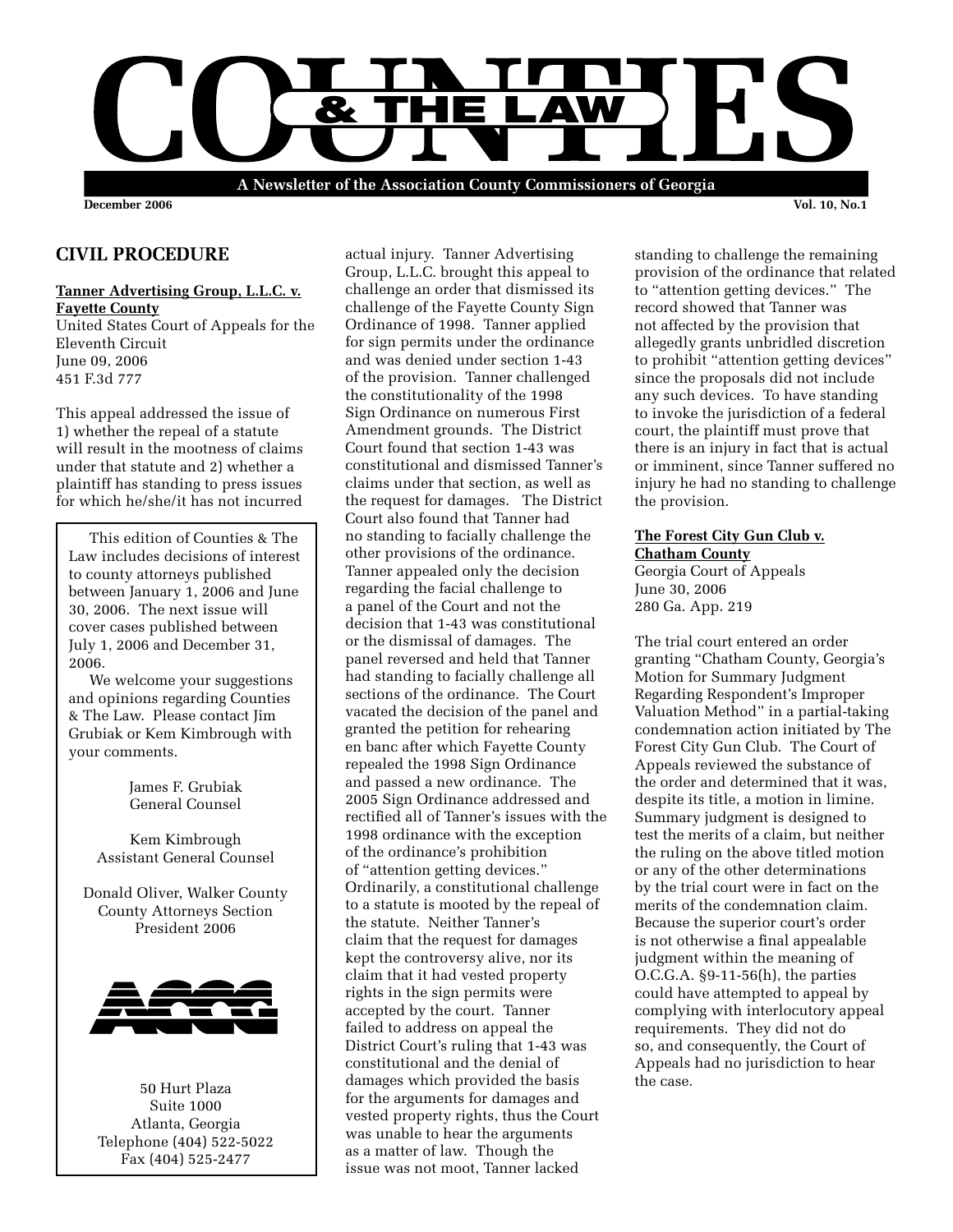

# **CIVIL SERVICE SYSTEM**

#### **Hill v. Watkins**

Supreme Court of Georgia February 27, 2006 280 Ga. 278

Shortly after assuming the office of Sheriff of Clayton County in January 2005, Victor Hill sent notices summarily terminating the employment of twenty-seven employees of the Clayton County Sheriff's Office, and advising them that they are not entitled to the protections of the Clayton County Civil Service System Act. Two discharged employees, Holly Watkins and Sherrie Martin, brought a petition for declaratory judgment and injunctive relief, asserting that they are subject to the Act, which affords them due process and prohibits termination without just cause. The trial court agreed with Watkins that employees of the Clayton County Sheriff's Office are covered by the Act, and it granted summary judgment in her favor. The question was whether there was proper authorization under the Georgia Constitution for the specific inclusion of sheriff's office employees in the Act. The Supreme Court of Georgia ruled that the Act was authorized by a 1963 local constitutional amendment, which was continued in effect by legislation enacted in 1986. After the adoption of the 1983 Constitution, the 1963 constitutional amendment, 1963 Ga. Laws 681, was specifically continued in effect by 1986 Ga. Laws 5573. Thus, the General Assembly specifically authorized Clayton County, Georgia, via an unambiguous 1963 local constitutional amendment, 1963 Ga. Laws 681, as extended in 1986, to enact a civil service system which included any person whose wages or salary was paid by the county.

### **CONSTITUTIONAL OFFICERS: BENEFITS**

Supreme Court of Georgia January 17, 2006 280 Ga. 241

Elaine Mealor, a former Superior

Court Clerk for Morgan County, claimed that her exclusion from the County's pension plan denied her equal protection under the law. Morgan County participates in a pension plan, created by the Association County Commissioners of Georgia, that provides retirement benefits to County employees. Morgan County, rather than the individual employees, contributes its own funds towards each employee's pension plan. Initially, the County's constitutional officers, including the Superior Court Clerk, the Probate Judge, the Sheriff, and the Tax Commissioner, were not included in Morgan County's pension plan because these constitutional officers have access to pension plans through the State's retirement system. In 1989, the General Assembly passed a statute allowing, but not requiring, counties to include their constitutional officers within their pension plans. In 1996, Morgan County chose to include the Tax Commissioner within its plan because, at that time, the only other retirement plan that the Tax Commissioner could participate in was funded by the employee's own personal funds and by funds contributed by the State, but included no funds contributed by Morgan County. Morgan County chose not to include the other constitutional officers within its retirement plan because those officers already participated in State plans funded in part by fines and fees collected by their respective County offices. Thus, Morgan County Board of Commissioners concluded that unlike the Tax Commissioner's retirement plan, the other constitutional officers' retirement plans were already funded or supplemented by Morgan County funds. The Supreme Court of Georgia found that the reason Morgan County included the Tax Commissioner within its pension plan, while excluding the other constitutional officers, was its decision that it should contribute to each constitutional officer's retirement plan only once. Thus, it chose to include the Tax Commissioner because the state plan was funded without any contribution from the county, while the other constitutional officers' retirement

plans were all funded in part by county fines and fees. Morgan County's decision was based on a rational distinction between the various constitutional officers, and furthered the legitimate governmental purpose of equalizing the County's pension contributions and fostering financial responsibility in the funding of its retirement plans. Therefore, the Court found that Morgan County had a rational basis for including certain employees within its pension plan and excluding others, like the Superior Court Clerk, and reversed the trial court's judgment granting Mealor a writ of mandamus compelling Morgan County to retroactively include her within its pension plan.

### **CONTRACTS**

#### **Marlowe v. Colquitt County**

Georgia Court of Appeals March 10, 2006 278 Ga. App. 184

Former County Administrator, Brian Marlowe, sued Colquitt County to recover the lump sum payment contemplated by his employment contract in the event of Marlowe's termination without cause. The trial court granted the County's motion for summary judgment, and Marlowe appealed. The trial court concluded that the employment agreement at issue could not be enforced, but that the county administrator was entitled to six months' salary, less the amount actually paid to him, for the period between September 15, 2003, and December 31, 2003. The 1986 Georgia General Assembly Act No. 817, which was the governing act, did not authorize Colquitt County to incur the obligation contemplated by Section 3A of the agreement, which outlined the county's right to terminate its administrator. Thus, that section was void and unenforceable. As a result, the Court of Appeals declined to address whether the trial court correctly held that the lump sum payment provision violated the Georgia Constitution and O.C.G.A. § 36-30-3. Furthermore, the county administrator failed to show how the employment agreement might have been construed in a way that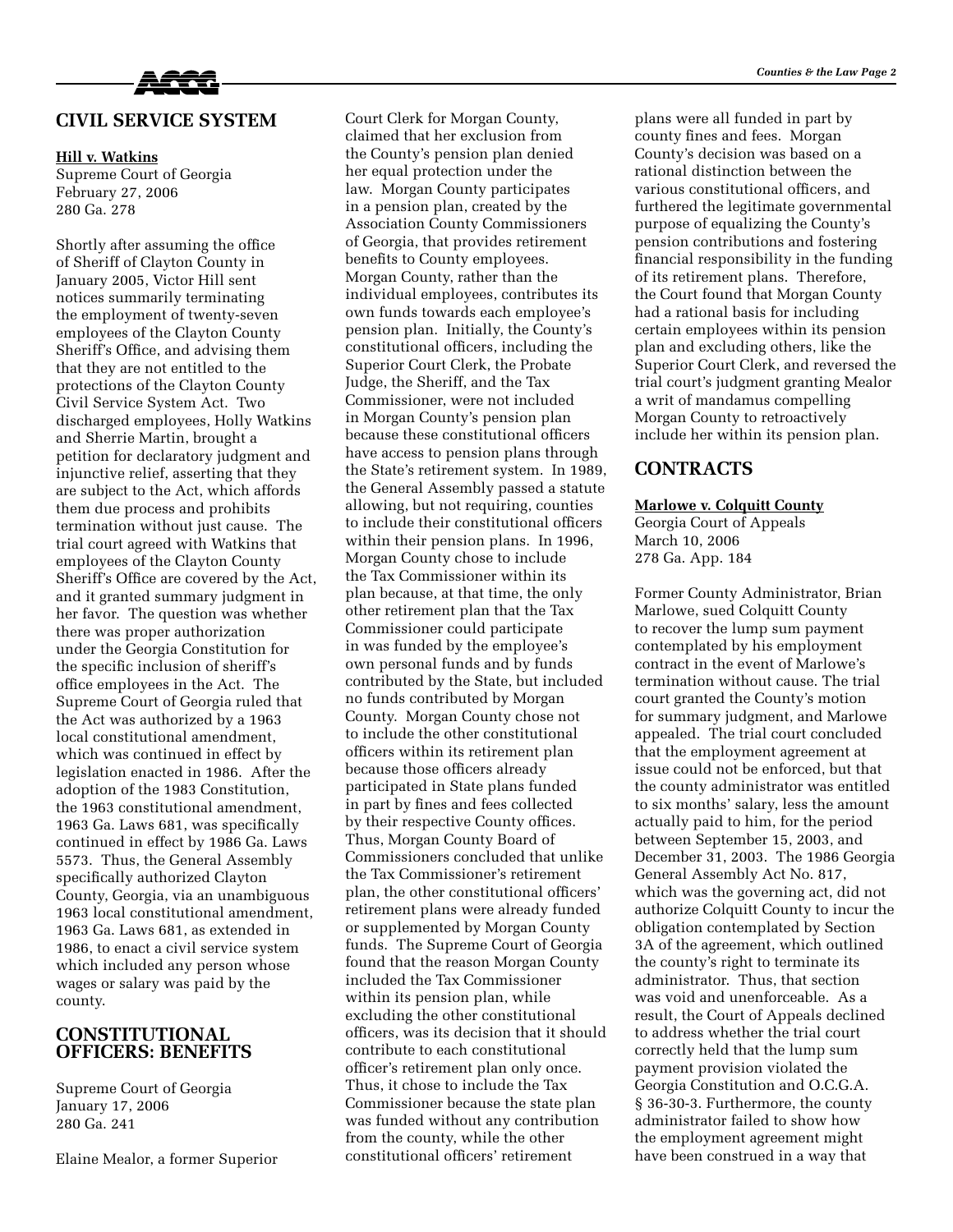

conformed with the requirements of the local law, but also allowed him to recover a lump sum payment. The Court of Appeals affirmed because the employment contract's lump sum payment provision was unenforceable. Therefore, absent a motion for attorney's fees, the county administrator was not entitled to the same.

### **Griffin Brothers Inc. v. Town of Alto**

Georgia Court of Appeals June 27, 2006 280 Ga. App. 176

Griffin Brothers Inc. appealed the grant of summary judgment to the Town of Alto (the Town) in its suit for damages arising from an unsuccessful bid on a pipeline project. The Town planned to install a water pipeline and contacted Griffin Brothers Inc. to get an estimate of the cost. After providing an estimate, the mayor contacted Griffin Brothers Inc. and asked that they purchase the pipe necessary to complete the pipeline. The mayor then advised Griffin Brothers Inc. that it would have to submit a formal bid to be awarded the project. Griffin Brothers Inc. and one other company submitted bids. The competitor's bid was more expensive but included a longer run of pipe. The competitor was awarded the bid. Griffin Brothers Inc. contended that 1) the Town was required to accept the lowest bid and 2) that the Town is estopped from denying that a contract existed between Griffin Brothers Inc. and the Town. O.C.G.A. 36-91-22(a) states that the requirement to accept the lowest bid for public work contracts does not apply to projects that can be completed for under \$100,000. In this case the highest bid was \$89,989. The mayor's request to purchase the pipe was insufficient to create a contract. The mayor only had the authority to bind the Town for purchases under \$2,000. It was Griffin Brother Inc.'s duty to determine whether the mayor had the authority to bind the Town. Therefore, the Town, acting within the scope of its authority, merely exercised its discretion to award the contract to the contractor's competitor and because the mayor

lacked authority to unilaterally bind the Town to a contract with the contractor, any contract asserted by the contractor based on authorization from the mayor was unauthorized. This foreclosed the contractor from asserting estoppel against the Town and the grant of summary judgment to the Town was affirmed.

# **ENVIRONMENTAL LAW**

**Jackson County v. Earth Resources, Inc.** Supreme Court of Georgia March 13, 2006 280 Ga. 389

Earth Resources, Inc. applied for a conditional use permit to develop 94.48 acres of property as a Construction and Demolition landfill. The application was presented twice in public hearings before the Jackson County Planning Commission, during which the Commission heard from the county planning and zoning staff, other governmental personnel, Earth Resources and citizens. After each hearing, the Planning Commission recommended to the Jackson County Board of Commissioners that the special use permit be denied. After the final public hearing, the Board of Commissioners denied the application and Earth Resources sought a writ of mandamus to require the Board to issue the permit. The trial court ordered the Board of Commissioners to issue the permit, concluding that there is "a clear right to have all relevant evidence considered by the Board of Commissioners," and for the Board to fail to do so constituted a "gross abuse of discretion." However, the Supreme Court of Georgia reversed the trial court's judgment, finding that the Jackson County Georgia Zoning Ordinance provided that a special use permit was required to issue only if each provision of a set of criteria were met, but left the Board of Commissioners with discretion. As the Board's decision was discretionary, the grant of mandamus was proper only if the denial of the permit was a gross abuse of discretion, and here there were specific concerns raised as to the negative impact of truck traffic

to and from the site, decreasing land values, the potential for groundwater contamination, and other issues. It was also noted that the project was inconsistent with Jackson County's Comprehensive Land Use Plan, which called for mid-density residential use. Therefore, the Board did not abuse their discretion, and the trial court erred in ordering that the Board issue the special use permit.

#### **Murray County v. R&J Murray, L.L.C.**

Supreme Court of Georgia March 13, 2006 280 Ga. 314

In 2002, R&J first proposed building a Construction and Demolition landfill on 398 acres it owned in Murray County. Under O.C.G.A. § 12-8-24 (g), before R&J could obtain a permit to build and operate a landfill from the Georgia Environmental Protection Division, it first had to obtain written verification from Murray County that its proposed landfill did not violate any zoning or land use ordinances and was consistent with the County's Solid Waste Management Plan (SWMP). Murray County responded to R&J's initial proposal, by letter, stating that the proposed landfill, which would be restricted to the disposal of construction and demolition waste, was consistent with its zoning ordinances and its SWMP. R&J amended the request multiple times, and eventually asked Murray County to verify that an unrestricted Municipal Solid Waste landfill was also consistent with the County's SWMP. Murray County refused to verify that the proposed Municipal Solid Waste landfill was consistent with its SWMP, claiming that an unrestricted Municipal Solid Waste landfill would cause more environmental harm than the originally proposed Construction and Demolition landfill, and that the proposed landfill, owing to economic factors as well as its geographic proximity to the County's existing landfill, would render Murray County unable to continue operating its existing landfill. Due to land and geological limitations, Murray County's SWMP states that the County will rely exclusively on its existing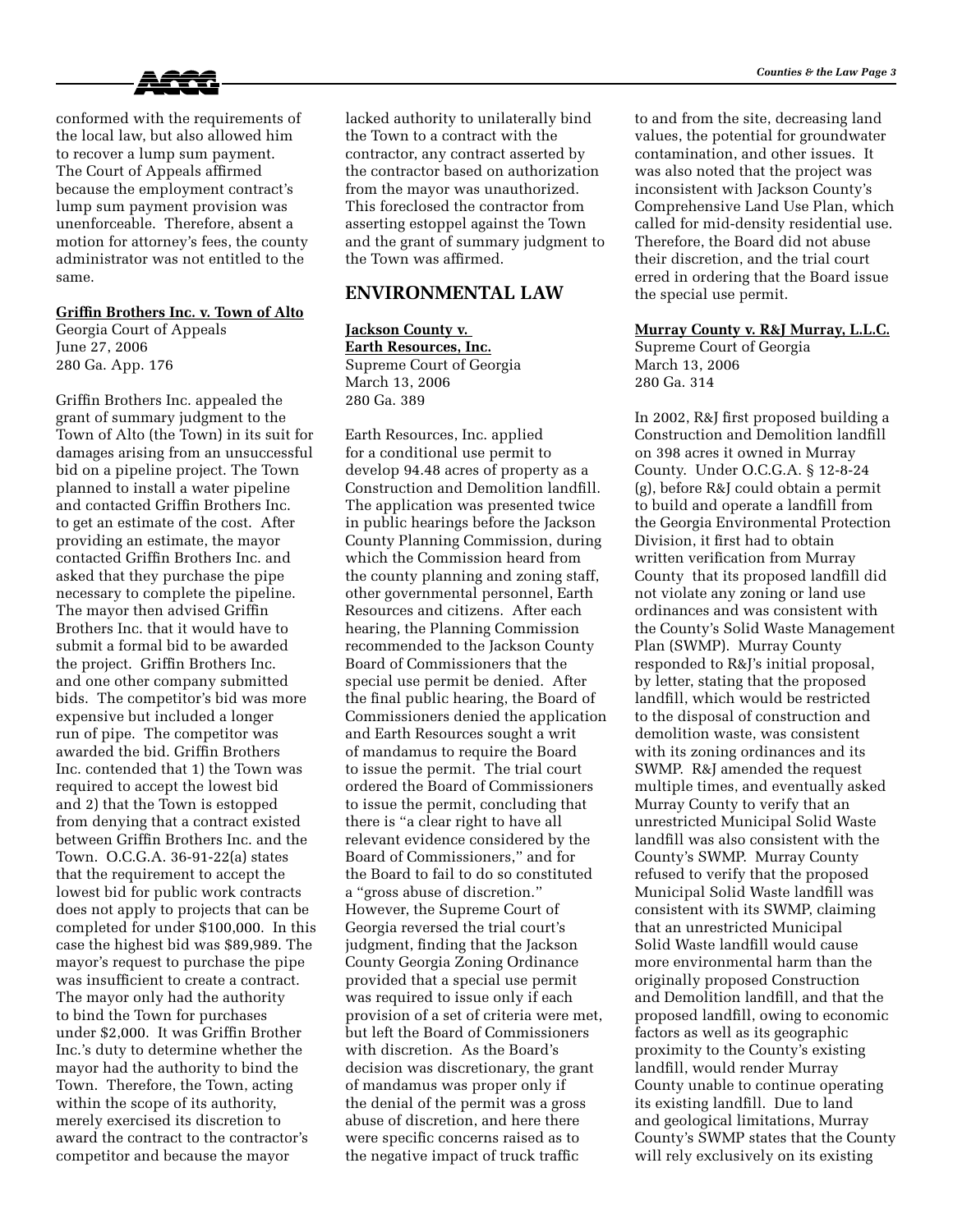

Municipal Solid Waste landfill until at least 2030. Murray County found that the proposed landfill would interfere with the expansion of the existing landfill necessary to achieve that goal, due to statutory restrictions on landfill density. In addition, Murray County concluded that the proposed landfill would render the County financially unable to continue operating its existing landfill, contrary to the SWMP, and that by increasing the waste stream into the County, it would be unable to meet its waste reduction goals. Murray County thus concluded that the proposed landfill was inconsistent with its SWMP, and refused to issue the requested verification to the Environmental Protection Division. The Supreme Court of Georgia found that the language of O.C.G.A. § 12-8-24 (g) authorizes local governments to determine whether a proposed facility is consistent with its SWMP, but does not restrict the local government to consider only certain factors. The Court further held that the General Assembly plainly chose not to impose such restrictions on local governments in their consistency determinations. Thus, in determining whether a proposed facility is consistent with its SWMP, a local government is authorized to consider any relevant factor that it appropriately considered in the SWMP itself. Because the trial court's determined that Murray County abused its discretion, the Supreme Court of Georgia reversed the judgment and remanded.

#### **Fulton County v. City of Atlanta**

Supreme Court of Georgia March 27, 2006 280 Ga. 353

The City of Atlanta entered into contracts with Advanced Disposal Services, Inc. and Republic Services of Georgia, L.P. to collect, transport and dispose of the city's municipal solid waste. Under the contract, municipal solid waste was collected, taken to transfer stations in South Fulton County and Cobb County, and transported to landfills in Forsyth County and Butts County for final disposal. Fulton County made a demand upon the City of Atlanta

to comply with the provisions of O.C.G.A. § 36-1-16 (a), which gives Georgia counties the power to veto the importation of solid waste. The City of Atlanta asserted that O.C.G.A. § 36- 1-16 (a) is unconstitutional because it impairs interstate commerce. The Supreme Court of Georgia affirmed the trial court's finding that in fact, O.C.G.A. § 36-1-16 (a) impinges on interstate commerce because it empowers counties to control both the importation and the exportation of waste. A state, or one of its political subdivisions, is not allowed to avoid the strictures of the Commerce Clause by curtailing the movement of articles of commerce through subdivisions of the state, rather than through the state itself and therefore, O.C.G.A. § 36-1- 16 (a) was unconstitutional because it impaired interstate commerce.

## **FIRST AMENDMENT**

### **CAMP Legal Defense Fund v. City of Atlanta**

United States Court of Appeals for the Eleventh Circuit June 13, 2006 451 F.3d 1257

The Coalition for the Abolition of Marijuana Prohibition (CAMP) appealed a judgment regarding the constitutionality of the Atlanta Outdoor Festivals Ordinance of 2003. After dealing with issues of standing and mootness, the Court moved on to a substantive analysis of whether several provisions violated the First Amendment's prohibition on the restraint of free speech. CAMP alleged that the ordinance granted unfettered discretion to city officials in violation of the First Amendment because 1) the Chief of Staff was allowed to impose special limitations on certain neighborhoods if there were special considerations warranting such limitations; 2) city officials were allowed to comment on permit applications, and 3) Atlanta failed to assert a compelling interest for the content-based exemption of city sponsored events. CAMP also alleged the ordinance created unconstitutional prior restraints on speech because it 1) required a 90 day advance application for a permit,

2) contained a liability insurance requirement for events with more than 10,000 anticipated attendees, and 3) established a moratorium on permits between the time the old ordinance was repealed and the 2003 ordinance took effect. In addressing the issues of unfettered discretion to city officials, the Court found that reading the statute in its entirety showed that the Chief of Staff did not have unfettered discretion. Additionally, the comments allowed by other city officials were not problematic because the officials were given no power to grant or deny the permits. The Court did find that the exception for citysponsored events, defined as a public event which is in major part initiated, financed and executed by the city, did violate First Amendment protections. While Atlanta was not required to grant a permit or pay permit fees to itself, the language of the ordinance extended to the exemption to include events run by private organizations as long as Atlanta in major part initiated, financed or executed the event. As to the issue of prior restraint, the court found that the 90-day filing requirement, the liability insurance requirement and the moratorium were content neutral and the least restrictive means for achieving Atlanta's goals and were therefore not a violation of the First Amendment.

### **Coffey v. Fayette County**

Supreme Court of Georgia June 26, 2006 280 Ga. 656

This is the second appeal challenging the constitutionality of a Fayette County sign ordinance for violation of freedom of speech. The Court has interpreted the Georgia Constitution to provide broader protection for freedom of speech than the First Amendment because it requires the government to adopt the least restrictive means of achieving its goals. The inquiry of whether the government has used the least restrictive means is to be determined on careful consideration of the evidence. The trial court simply accepted Fayette County's determination that only one sign and one size would adequately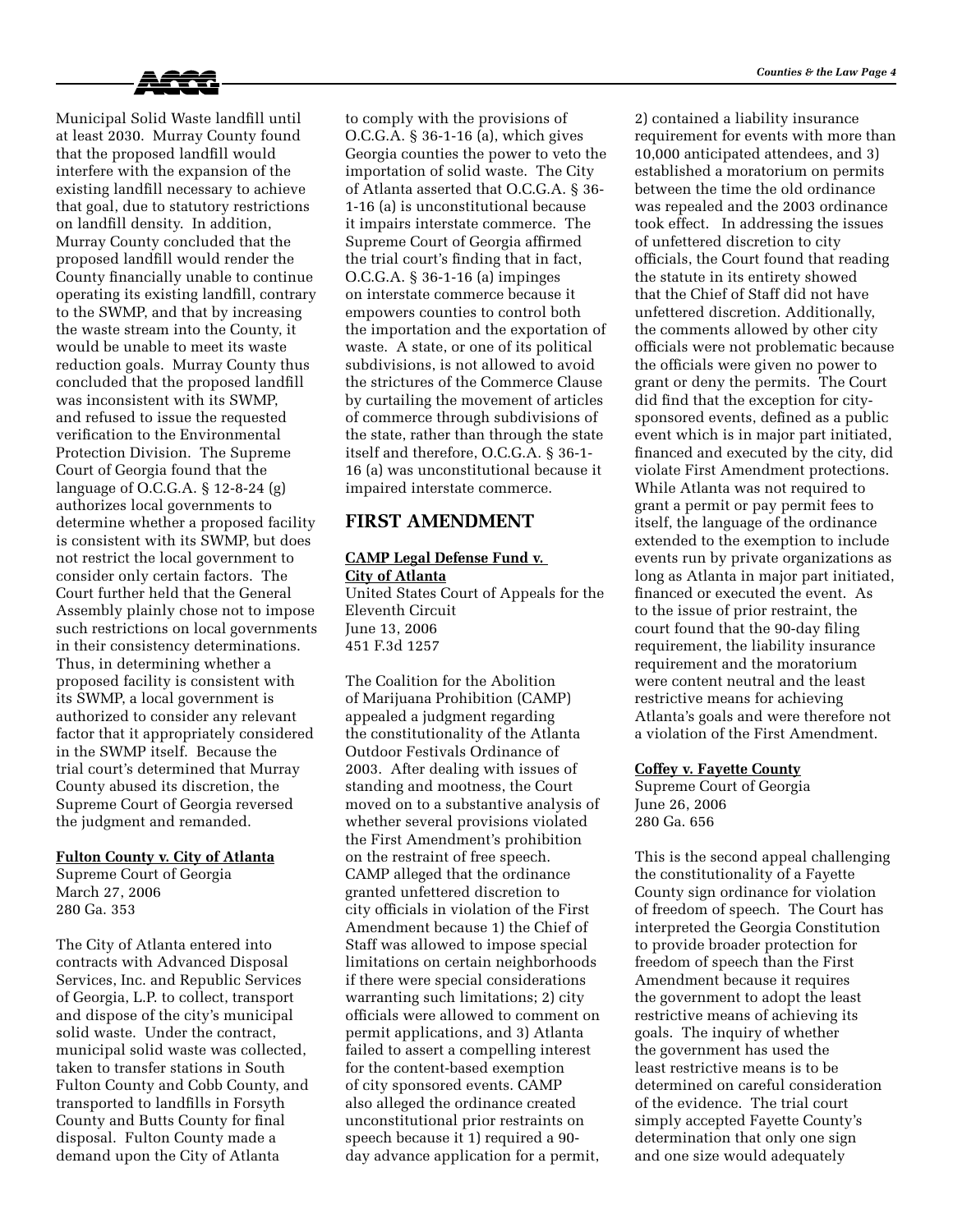

promote traffic safety without actually receiving any evidence from Fayette County. The Court remanded the case for further consideration consistent with this opinion.

# **LAW ENFORCEMENT/ COUNTY POLICE**

#### **Johnson v. Fayette County**

Supreme Court of Georgia May 05, 2006 280 Ga. 493

Fayette County filed suit seeking injunctive and declaratory relief contending that the Fayette County Marshal's Department (FCMD) is a police force and that Sheriff Johnson was acting illegally by not accepting prisoners arrested by FCMD. O.C.G.A. § 36-8-1(b) requires that the creation of any county police force after January 1, 1992 receive voter approval before it can become effective. O.C.G.A. §36-8-1(c) contains a grandfather provision that makes the voter referendum unnecessary for any county police force that was created before January 1, 1992, so long as that police force remains in existence and is fully operational. The trial court granted summary judgment to Fayette County, finding that on January 1, 1992 the FCMD was an established, operational and fully functional county law enforcement agency with full arrest powers. The Georgia Supreme Court affirmed in part and reversed in part. There was no dispute that the FCMD was properly authorized to exercise full police powers as of the effective date. There was question in the record whether the FCMD was in fact operating as a police force on January 1, 1992. Because there was a genuine issue of material fact, summary judgment was not appropriate and the issue of whether the FCMD was acting on its authorized powers was remanded.

## **OPEN RECORDS, OPEN MEETINGS ACT**

# **Central Atlanta Progress, Inc. v. Baker**

Georgia Court of Appeals April 11, 2006 278 Ga. App. 733

These appeals involve the Georgia Open Records Act and the refusal of Central Atlanta Progress, Inc. (CAP)and the Metropolitan Atlanta Chamber of Commerce, Inc. (MACOC) to permit the Atlanta Journal-Constitution (AJC) to inspect their bids for the NASCAR Hall of Fame and the 2009 Super Bowl. In May 2005, the AJC requested a copy of MACOC's 2009 Super Bowl bid pursuant to Georgia's Open Record Act and in June 2005, the AJC requested a copy of the NASCAR Hall of Fame bid from CAP. Both MACOC and CAP, which were represented by the same legal counsel, refused to disclose the bids, arguing that because the bids were prepared neither by nor on behalf of public agencies, the documents were not subject to disclosure under the Act. The Open Records Act was enacted in the public interest to protect the public from "closed door" politics and the potential abuse of individuals and the misuse of power such policies entail. Therefore, the Act must be broadly construed to effect its remedial and protective purposes. The intent of the General Assembly was to encourage public access to information and to promote confidence in government through openness to the public. It is undisputed that the NASCAR bid involved the use of public funds and for the future expenditure of substantial public resources. The president of CAP testified that CAP hoped to receive \$25 million from the state "in whatever form," and, furthermore, public officials and employees participated in the preparation and promotion of the bid. The Super Bowl Bid Committee also included numerous public officials, including Georgia's governor, Atlanta's mayor, and the general manager of the Georgia Dome, and there was evidence that the bid required the future use of public resources to be effective and that public entities would provide millions of dollars in "in-kind" services for the Super Bowl. For example, the City of Atlanta pledged to provide additional police, fire and other services for the event, at an estimated cost of \$1.4 million. Thus, there was sufficient evidence that the

corporations were acting "for or on behalf of" public offices or agencies and the Georgia Court of Appeals affirmed the trial court's judgment in disclosing records relating to the bids.

# **PROPERTY**

### **Stanfield v. Glynn County**

Supreme Court of Georgia June 12, 2006 280 Ga. 785

Glynn County zoned an area as "general industrial" and allowed a waste management facility to be built on the site. The Plaintiffs filed a suit against Glynn County and the waste management facility for nuisance, trespass, and inverse condemnation. The trial court granted summary judgment to Glynn County and the Georgia Supreme Court affirmed. Counties can be liable for conditions created on private property only under the constitutional eminent domain provisions against taking or damaging such property for public purposes with just compensation. Glynn County neither owns nor is charged with the ongoing maintenance of the waste management facility. The county's approval of the construction of the waste transfer facility and its issuance of building permits did not subject it to liability for inverse condemnation or for any claim rising to that level. Additionally, the issuance of citations for violation of the nuisance ordinance did not show that the county was responsible for maintaining a nuisance.

#### **Forsyth County v.**

**Georgia Transmission Corp.** Supreme Court of Georgia June 26, 2006 280 Ga. 664

In this action, Forsyth County appeals a ruling declaring a zoning ordinance unconstitutional. Forsyth County passed an ordinance requiring electrical power utilities to gain approval from the Board of Commissioners before constructing high voltage power transmission lines or support facilities in the county. The Home Rule provision of the Georgia Constitution allows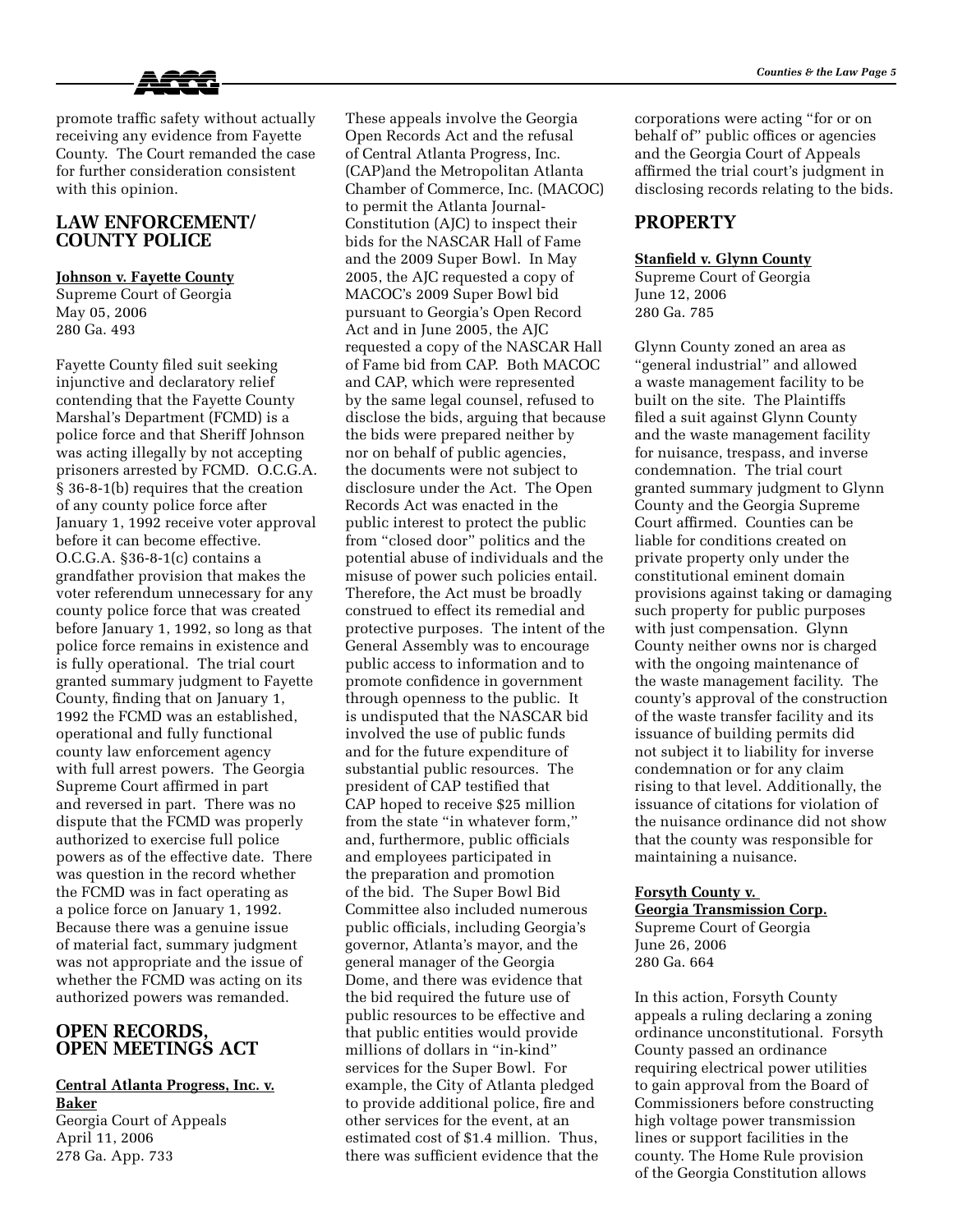

county governments to pass laws for which no provision has been made by general law. Georgia Transmission Corp (GTC) is granted the power of eminent domain to effectuate the purpose of furnishing electric power and service by the General Assembly. There is no requirement in the general law that GTC demonstrate to the county the necessity or appropriateness of its proposed project. The ordinance however allowed the county board to substitute its own judgment for that of GTC and possibly frustrate GTC's power of eminent domain. The court found that the ordinance was defective in that it required the utility to successfully comply with the procedures established by the ordinance, and it authorized the county to deny "any or all" portions of an application. This power to wholly preclude construction was an unconstitutional infringement on the utility's legislatively-delegated power of eminent domain. Even without the "any or all" language, the ordinance still authorized the county to modify an electric power utility company's plans regarding the location and sitting of transmission lines and, in effect, to substitute its own judgment for that of the condemnor.

### **SERVICE DELIVERY STRATEGIES**

277 Ga. App. 341

### **Alcovy Shores Water & Sewerage Authority v. Jasper County** Georgia Court of Appeals January 24, 2006

Pursuant to the Service Delivery O.C.G.A. § 36-70-20, Jasper County, the City of Monticello and the City of Shady Dale entered into an agreement to implement a local government service delivery strategy. Characterizing the service agreement as improperly reducing the scope of its territory, the Alcovy Shores Water and Sewerage Authority filed an action for declaratory judgment and injunctive relief against Jasper County, the City of Monticello, the City of Shady Dale, and the Jasper County Water and Sewer Authority seeking, among other things, a

declaration that the defendants had no right to Alcovy Shores Water and Sewerage Authority's territory and an injunction prohibiting them from interfering with Alcovy Shores Water and Sewerage Authority's right to provide water service within its territory. Alcovy Shores Water and Sewerage Authority appealed the trial court's grant of the defendants' motion for summary judgment and denial of its motion for summary judgment. Alcovy Shores Water and Sewerage Authority claimed that because it was established as a separate political subdivision, a local action by defendants could not take precedence over the authority's creating legislation. However, the Court of Appeals of Georgia affirmed the trial court's judgment and held that the service agreement did not purport to modify the authority's creating legislation. The service agreement also did not prohibit the authority from providing services within its project area. Rather, the Act forbade the issuance of any state administered financial assistance or grant, loan, or permit to any local government or authority for a project which was inconsistent with a verified service delivery strategy, Service Delivery O.C.G.A. § 36-70-27 (a). Thus the Alcovy Shores Water and Sewerage Authority, to the extent it relied on any state-administered financial assistance or grant, loan, or permit, might not be able to complete a project outside the service area designated by the service agreement.

# **SOVEREIGN IMMUNITY**

#### **Northern Insurance Co. of New York v. Chatham County**

Supreme Court of the United States April 25, 2006 126 S. Ct. 1689 Chatham County owns, operates and maintains the Clauston Bluff Bridge over the Wilmington River. On October 6, 2002 the bridge malfunctioned and a portion of it fell onto a boat owned by Mr. James Ludwig causing \$130,000 in damage. Mr. Ludwig filed an insurance claim with Northern Insurance, which paid in accordance with the terms of their policy. Northern then sought

to recoup costs by filing suit in admiralty against Chatham County in District Court. The District Court granted summary judgment to Chatham County on the grounds that, even though it did not qualify for Eleventh Amendment immunity because it was not an arm of the state, common law has carved out a residual immunity which would protect a political subdivision like Chatham County from suit. The Court of Appeals affirmed the grant of summary judgment. The U.S. Supreme Court granted certiorari to determine whether an entity that does not qualify as an "arm of the state" can still assert sovereign immunity as a defense in an admiralty suit. State sovereign immunity neither derives from, nor is limited by, the Eleventh Amendment, instead it stems from the sovereignty the states enjoyed before the ratification of the Constitution. Only states and arms of the state possess immunity from federal law and the Court has repeatedly refused to extend this immunity to counties or municipalities. Because Chatham County cannot claim immunity based upon its identity as a county or as an arm of the state, as delineated by the Court's precedents, the county is subject to suit for the operation of the drawbridge. The Court also rejected Chatham County's request that the Court recognize a distinct sovereign immunity against in personam admiralty suits arising from the county's exercise of core state functions with regard to navigable waters. Immunity in admiralty is governed by the principles set out in the Court's sovereign immunity cases and not by the history or jurisprudence specific to suits in admiralty. The Court has long recognized that sovereign immunity does not bar an admiralty suit against a county or city.

# **TAXATION/SPECIAL DISTRICTS**

# **Greene County Board of**

**Commissioners v. Higdon** Georgia Court of Appeals January 24, 2006 277 Ga. App. 350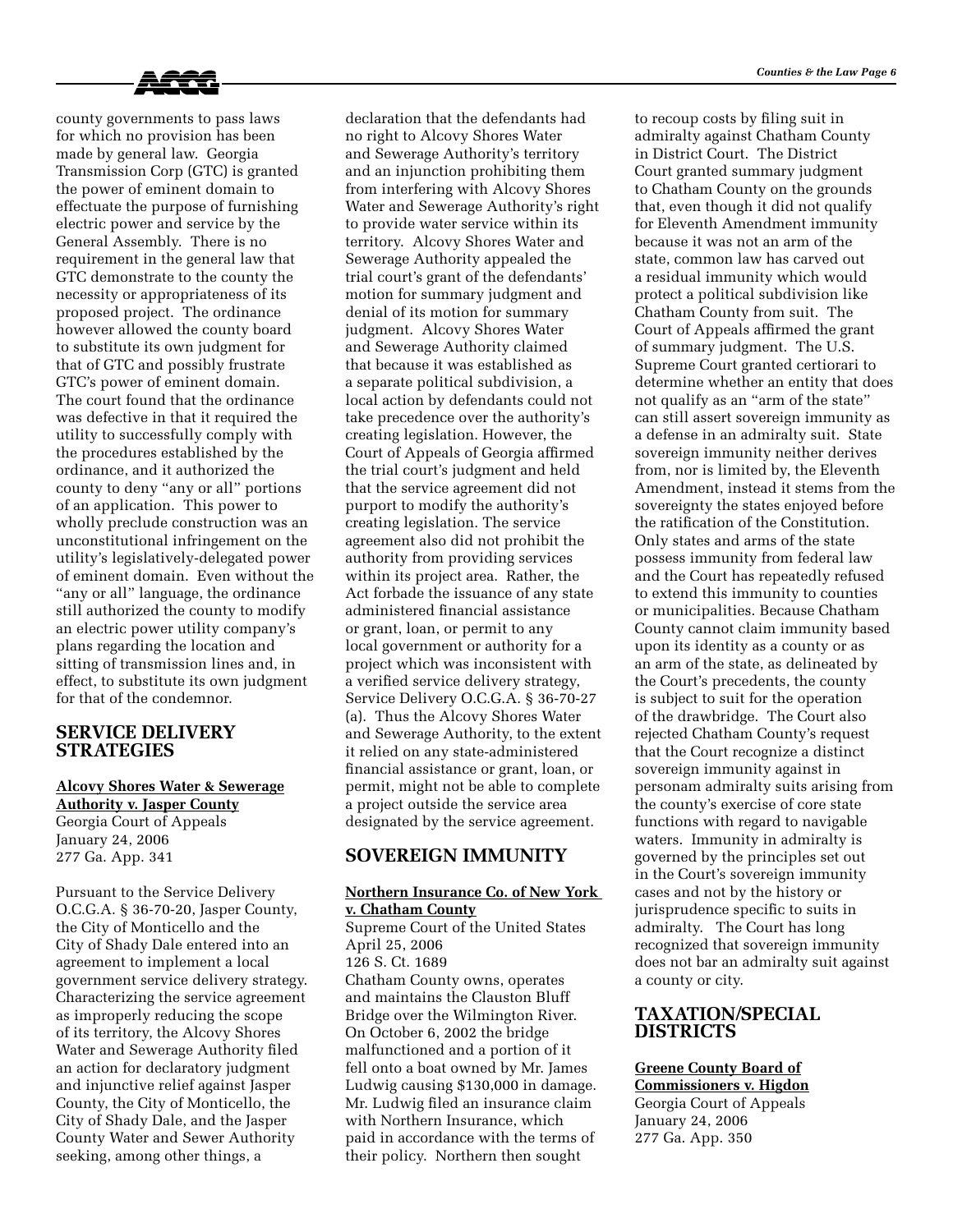

Harvey Higdon, Charles Bryant, Glenn Wright, Ben W. Boswell, Charles A. McKinley, and Samuel Atkins, Jr. filed a "Complaint to Set Aside Hospital Service Assessment" against the Greene County Board of Commissioners, its individual members in their official capacities, and the Tax Commissioner of Greene County. After a bench trial, the trial court entered an order setting aside the assessment, and the Court of Appeals of Georgia reversed. Greene County had created a special tax district consisting of all real property within the county to allow the assessment of each parcel for the purpose of providing hospitalbased care within the district. The Board of Commissioners entered into a contract whereby funds from the assessment were to be used to provide facilities to care for indigent patients requiring medical attention and hospitalization. The taxpayers argued that the assessment was unconstitutional under the Georgia and United States Constitutions. The Board of Commissioners was authorized to create the special district for the purpose of providing health services, as Ga. Const. art. IX, § 2, para. 6 allowed the special districts, and Ga. Const. art. IX, § 2, para. 3 allowed the county to provide public health services. The assessment did not violate due process and equal protection where it did not provide a benefit to each parcel of land owned by the taxpayers, as similarly taxed citizens were not entitled to the same benefit. Thus, the Court of Appeals found that the trial court's distinction between an assessment and a tax inapposite.

### **Fulton County v. Perdue**

Supreme Court of Georgia June 12, 2006 280 Ga. 807

Fulton County appealed an order granting Governor Sonny Perdue and the State judgment on the pleadings and rejecting the County's constitutional challenge of O.C.G.A. § 36-31-12 in which the County claimed that the statute violated the County's exclusive authority over expenditures of revenue collected

in special tax and spending districts (SSDs). In 2005, the General Assembly enacted O.C.G.A. §36-31- 12 which imposed new requirements on counties that have created SSDs in the noncontiguous unincorporated areas of the county. Any fees, taxes or assessments that are collected in the noncontiguous areas are to be spent in the noncontiguous areas. Fulton County claimed that the statute was only applicable when noncontiguous areas are first created by the incorporation of a new municipality. Fulton County claimed exemption from the statute because there were noncontiguous areas before the incorporation of the City of Sandy Spring. The Court rejected this argument, noting that there was nothing in the language of the statute indicating that it apply only to SSDs with newly created noncontiguous areas. Fulton County further argued that statute encroaches on its exclusive authority over expenditure of revenues. In reviewing the statute, the Court affirmed the trial court's determination that under Georgia constitutional and statutory laws, the County and the General Assembly have concurrent authority to govern the collection and expenditure of revenue collected within SSDs. Accordingly, Court concluded, as did the trial court, that it was within the constitutional authority of the General Assembly to enact O.C.G.A. § 36-31-12 (b), a general law providing for the collection and expenditure of revenue within SSDs and nothing in the language removed the General Assembly's authority to act in that area.

# **TORTS**

### **Georgia Department of Transportation v. Strickland** Georgia Court of Appeals May 24, 2006 279 Ga. App. 753

This appeal arises out of Doris Strickland's suit for damages sustained when she fell in the rightof-way of a state road within the city limits of Sylvania, Georgia. She admitted that she was a licensee at the time she fell. As a result of being a licensee, the City only owed the duty not to injure her willfully and wantonly. There was no evidence suggesting that the pothole was camouflaged such that it was a hidden danger. There was also no evidence that the pothole was created, concealed, or maintained willfully or wantonly with the intent to injure. Strickland was as aware of the pothole as the City and the DOT, and therefore may not recover. The Court reversed the denial of summary judgment to the City.

#### **Carroll v. City of Carrollton**

Georgia Court of Appeals June 27, 2006 280 Ga. App. 172

Tracy Carroll appealed the grant of summary judgment to the City of Carrollton (the City). Carroll was riding his motorcycle around Lake Carroll when the motorcycle slipped on construction gravel and hit a fence that the City used to keep people out of an area where the public played sports. Carroll suffered injuries to his hip, lower back and pelvis. The trial court held that the Recreational Property Act (RPA)(O.C.G.A. § 51-3-20 et seq.) applied to the case and that it barred recovery by Carroll because there was no evidence that any acts or omissions by the City rose above the level of simple negligence. The RCA shields any landowner, public or private, from liability arising under a negligence cause of action, if the land is open to the public, free of change and used for recreational purposes. The moment of injury is used to determine the legal applicability of the RCA and it is the intention of the landowner that determines the use to which the land is put. Carroll was injured in the impact with the fence which is part of the City's recreational property, so the RCA applies. Carroll was therefore correctly barred from recovery and the summary judgment for the City was affirmed.